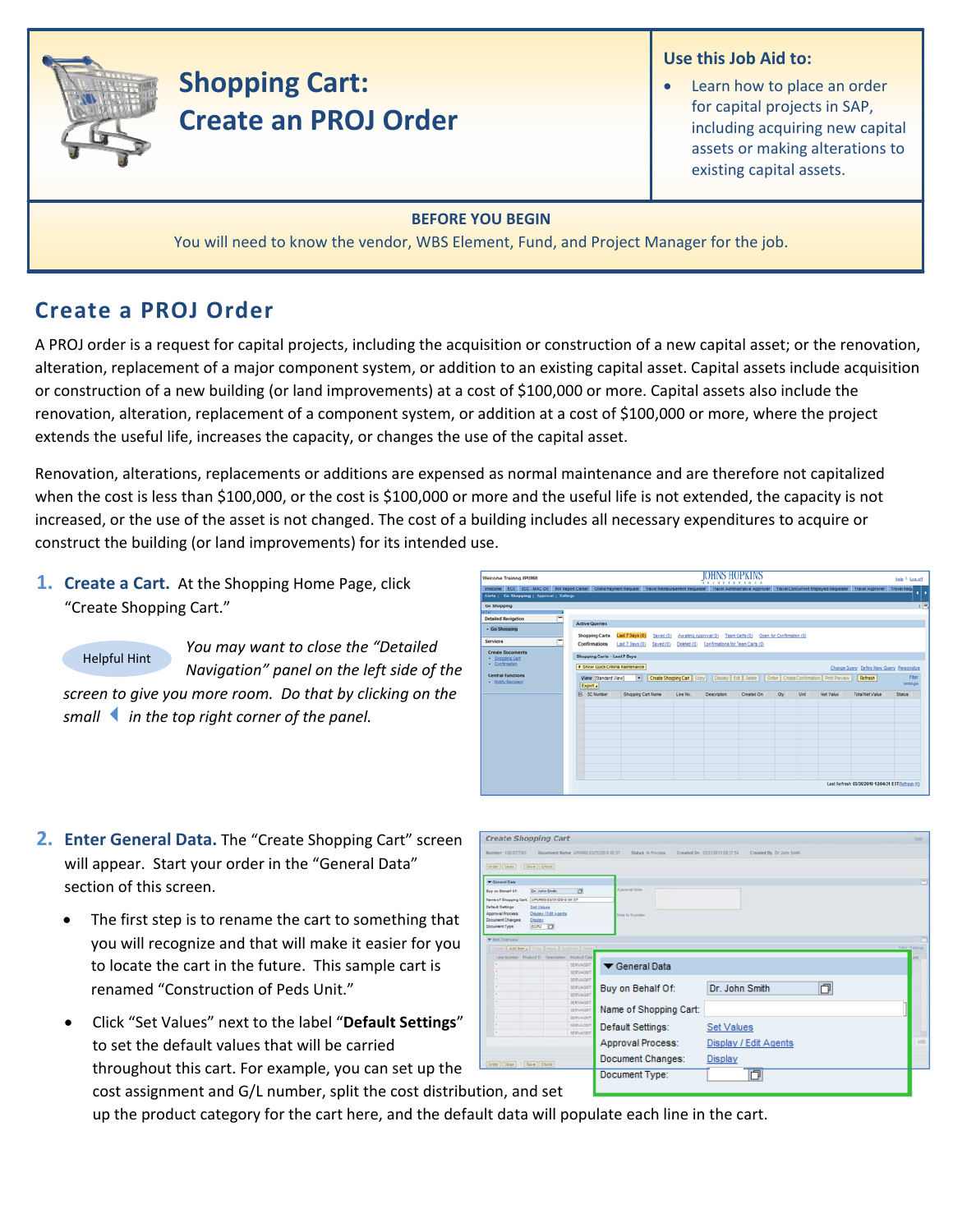Note that even after you set the default values, you can still change individual items within the cart to different values. This feature can be a great time‐saver for carts with multiple lines.

Select the document type for your order. In this case, we'll change it to PROJ.

### **Helpful Hint**

*When the "Change Default Settings" dialog box appears, you won't see all of the tabs that are available to you. Either stretch the box horizontally so that all of the tabs appear, or just click on the white file folder to display a list of the available tabs.*

- **3. Enter Item Data.** Go to the first line in the order and start entering the order information. You'll work your way across the line for each item *before you press Enter*.
	- Start with the "**Description**" field. In this case, we've entered "Construction" as the description.

| <b>Change Default Settings</b>                                                                        |
|-------------------------------------------------------------------------------------------------------|
| Your data will be transferred to all new items, Items already in the shopping cart will be unchanged. |
| <b>Internal Note</b><br>Item Basic Data<br>Account Assignment                                         |
| ✔ Item Basic Data                                                                                     |
| Dr. John Smith<br>Buy on Behalf of:<br>n<br>Account Assignment                                        |
| Internal Note<br>Goods Recipient:<br>Dr. John Smith<br>EM03 JUN                                       |
| Delivery Address / Performance Location<br>SERVAGMT<br>Product Category:                              |
| Judith Zimmer - Purchasing Grp 32 JHU<br>Purchase Group:<br>┳                                         |
| JOHNS HOPKINS ENTERPHT<br>Company Code:                                                               |
| <b>JHLI Service Provider</b><br>JHU Service Provider<br>Location / Plant:<br>门                        |
| 门<br>Storage Location:<br>Storage Location                                                            |
|                                                                                                       |
| ОК<br>Cancel                                                                                          |

|                                                                                                                                                     | Create Shopping Cart                       |                                      |                                                    |                  |            |                                          |           |                 |                           |   |                                                                             |             |
|-----------------------------------------------------------------------------------------------------------------------------------------------------|--------------------------------------------|--------------------------------------|----------------------------------------------------|------------------|------------|------------------------------------------|-----------|-----------------|---------------------------|---|-----------------------------------------------------------------------------|-------------|
| Marmiler 1001072201                                                                                                                                 |                                            | Document Barne UPURER ESQUOIST DE IT | Hafan in Frencesa                                  |                  |            | Created On 03310319 263719               |           |                 | Created By Dr. John Smith |   |                                                                             |             |
| Driver Close   Dave   Chera                                                                                                                         |                                            |                                      |                                                    |                  |            |                                          |           |                 |                           |   |                                                                             |             |
| T General Date                                                                                                                                      |                                            |                                      |                                                    |                  |            |                                          |           |                 |                           |   |                                                                             | c           |
| Buy an Behalf Of                                                                                                                                    | Dr. John Smith                             | 73                                   | Appreciat Toyle                                    |                  |            |                                          |           |                 |                           |   |                                                                             |             |
| Name of Shopping Cart.                                                                                                                              | LIPURED ESONGO 10 09:37                    |                                      |                                                    |                  |            |                                          |           |                 |                           |   |                                                                             |             |
|                                                                                                                                                     | <b>SALVations</b>                          |                                      |                                                    |                  |            |                                          |           |                 |                           |   |                                                                             |             |
|                                                                                                                                                     |                                            |                                      |                                                    |                  |            |                                          |           |                 |                           |   |                                                                             |             |
|                                                                                                                                                     | <b>Dazes / EZLAgeria</b><br><b>Ziszter</b> |                                      | <b>Reite In Stockher</b>                           |                  |            |                                          |           |                 |                           |   |                                                                             |             |
|                                                                                                                                                     | <b>IDO</b> O                               |                                      |                                                    |                  |            |                                          |           |                 |                           |   |                                                                             |             |
|                                                                                                                                                     |                                            |                                      |                                                    |                  |            |                                          |           |                 |                           |   |                                                                             |             |
|                                                                                                                                                     |                                            |                                      |                                                    |                  | <b>GME</b> | <b>Nat Price / Link - Par : Currency</b> |           |                 |                           |   |                                                                             | Time Select |
| Line Number<br>٠                                                                                                                                    | Product D Description                      | <b>Product Category</b><br>SERVAGNT  | Product Category Description<br>SERVICE AGREEMENTS | Quartzy<br>1,000 |            | 0.00                                     |           | $t$ and         | 03/31/2010                | ٠ | Delivery Date Notes Attachments Account Assignment Bert Status DocumentType |             |
|                                                                                                                                                     |                                            | <b>SERVATUR</b>                      | <b>MENTOS ENGINEERINGS</b>                         | <b>TIO</b>       |            | <b>ETO</b>                               |           | <b>TAX WEEK</b> | <b>ADAINED</b>            |   |                                                                             |             |
| Dataut Samiga<br>Approval Process.<br>Document Changes:<br>Document Type:<br>* fen Dyervine<br>Sinkin E.Add bow's Control Finance Countries E.Comm. |                                            | <b>SERVAGNT</b>                      | SERVEY AGREEMENTS                                  | 1,618            |            | 3.33                                     | $-11.122$ |                 | 23/31/2010                |   |                                                                             |             |

**Search Product Category** 

Restrict Number of Value List Entries

Display As:

Product Category ID: Description: Logical System

Start Search | Reset

Line Number Product ID Description Product Category Product Category Description Quantity **Constr SERVAGMT SERVICE AGREEMENTS DOL 1 05D** 

• Next enter the "**Product Category**." For example, on many PROJ carts, you may use the category CONSTRCT & MAINT SRV. If you don't know the category, click in the box that says "SERVAGMT," then select the file folder icon  $\Box$  to search.

The "Search Product Category" dialog box will appear. The easiest way to search is to click "Start Search" and then select the appropriate category from the list.

- Next, go back to the first line in the order and enter the "**Quantity**." For PROJ orders, the quantity is the total dollar value of the materials or services requested, or the total budgeted for the service. For example, you might enter 50,000.
- Enter the "**Unit**" next. For PROJ carts, the unit should be dollars, or DOL.
- Enter the "**Price**" in the Net Price/Limit field. For PROJ carts, the price should always be 1.00.
- Ignore the field that says "**Per.**"
- The "**Currency**" for PROJ carts should always be USD.
- In the "**Delivery Date**" field, enter the date when the materials are expected to arrive or services are expected to occur.
- When you are all done, click "**Enter**" to apply your selections.

Helpful Hint *Don't forget to click "Enter" when you have completed the line. That's the only way to make the order details appear!*

**olx** 

 $OK$  Cancel

 $\vert \cdot \vert$ 

Ó

**Flat List** 

 $500$ 

Note: Placeholder search with \* is possible. Search ignores upper/lowercase spelling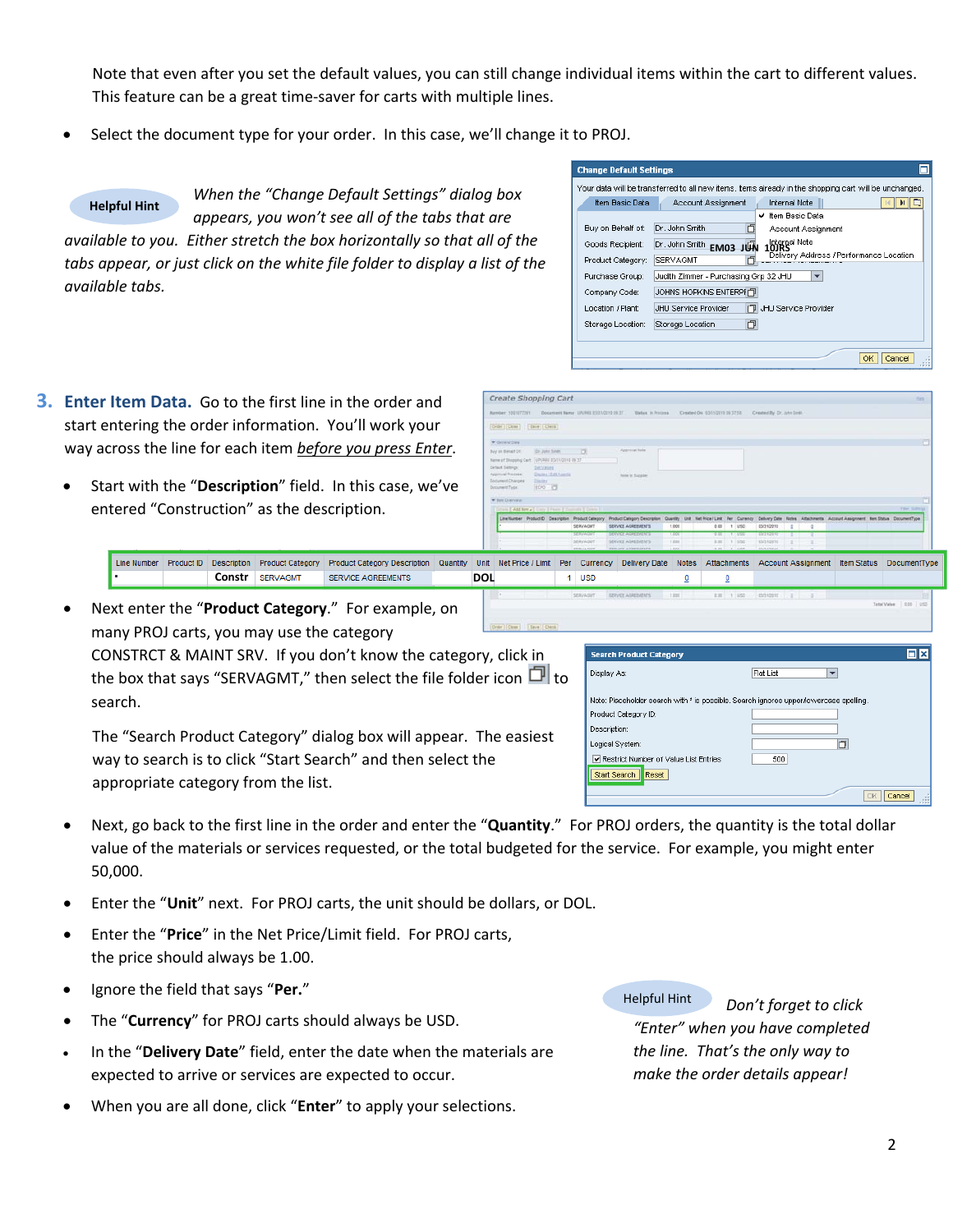**4. Item Details.** After you click Enter, the "**Details**" button will become active. Click it to display the details for the first line in your order. The first tab "Item Data" will automatically be displayed.

#### Helpful Hint

*You can expect to see errors at the top of the screen! You will*

*resolve them as you enter the details associated with this cart.*

|                                                                                                                                        |                       |          | Details   A od tem a   Copy   Fasts   Duplicate   Delete | Product Category Description Guantity Unit Tiet Price / Limit Per Currency Delivery Date Notes. Attachments |                                                                                            |      |                                                   |            |                                    |                                        |   |                           | <b>Account Assignment</b> | ten Status DocumentType |           |  |
|----------------------------------------------------------------------------------------------------------------------------------------|-----------------------|----------|----------------------------------------------------------|-------------------------------------------------------------------------------------------------------------|--------------------------------------------------------------------------------------------|------|---------------------------------------------------|------------|------------------------------------|----------------------------------------|---|---------------------------|---------------------------|-------------------------|-----------|--|
| $\bullet$                                                                                                                              |                       | OH       | 56000000                                                 | <b>FURNITURE</b>                                                                                            |                                                                                            | 1 EA | 0.00                                              |            | 1.050                              | 04/05/2010                             |   |                           | Cost Center (1010289732)  | <b>M Process ECPO</b>   |           |  |
| ٠                                                                                                                                      |                       |          | SERVAQUIT                                                | SERVICE AGREEMENTS                                                                                          | 1,000                                                                                      |      | 0.00                                              |            | $t$ $\perp$ $050$                  | 03/31/2018                             |   | t                         |                           |                         |           |  |
| ٠                                                                                                                                      |                       |          | <b>SERVAGM?</b>                                          | SERVICE AGREEMENTS                                                                                          | 1,000                                                                                      |      | 0.00                                              |            | 1.150                              | 53/31/2018                             | ٠ | t                         |                           |                         |           |  |
|                                                                                                                                        |                       |          | SERVAGMT                                                 | SERVICE AGREEMENTS                                                                                          | 1.000                                                                                      |      | 0.00                                              |            | $1$ usp.                           | 03/31/2010                             | s | î                         |                           |                         |           |  |
| ٠                                                                                                                                      |                       |          | <b>SERVAGNT</b>                                          | SERVICE AGREEMENTS                                                                                          | 1.000                                                                                      |      | 0.00                                              |            | $t - 1/50$                         | 03/31/2010                             | ٠ | ×                         |                           |                         |           |  |
| $\sim$                                                                                                                                 |                       |          | SERVAGNT                                                 | SERVICE AGREEMENTS                                                                                          | 1,000                                                                                      |      | 0.00                                              |            | $1 - 1/50$                         | 03/31/2010                             | ٠ | ٠                         |                           |                         |           |  |
| ٠                                                                                                                                      |                       |          | <b>SERVAGNY</b>                                          | SERVICE AGREEMENTS                                                                                          | 1,000                                                                                      |      | 0.00                                              |            | 1.1050                             | 03/31/2010                             | ٥ | ×                         |                           |                         |           |  |
|                                                                                                                                        |                       |          | SERVAGNT                                                 | SERVICE AGREEMENTS                                                                                          | 1.000                                                                                      |      | 0.00                                              |            | 1.150                              | 03/31/2018                             |   | ٠                         |                           |                         |           |  |
|                                                                                                                                        |                       |          | SERVAGUIT                                                | <b>SERVICE AGREEMENTS</b>                                                                                   | 1.000                                                                                      |      | 0.00                                              |            | $T$ $150$                          | 03/31/2010                             | ٠ | r                         |                           |                         |           |  |
| ٠                                                                                                                                      |                       |          | SERVAGUIT                                                | SERVICE AGREEMENTS                                                                                          | 1,000                                                                                      |      | 0.00                                              |            | $1 - 1/50$                         | 03/31/2010                             | ٠ | ÷                         |                           |                         |           |  |
|                                                                                                                                        |                       |          |                                                          |                                                                                                             |                                                                                            |      |                                                   |            |                                    |                                        |   |                           |                           | <b>Total Value</b>      | 0.00 1050 |  |
|                                                                                                                                        |                       |          |                                                          |                                                                                                             |                                                                                            |      |                                                   |            |                                    |                                        |   |                           |                           |                         |           |  |
| 1 1 Details for item 1 Chair                                                                                                           |                       |          |                                                          |                                                                                                             |                                                                                            |      |                                                   |            |                                    |                                        |   |                           |                           |                         |           |  |
| <b>Barri Dalla</b>                                                                                                                     | Account Assignment    |          | Notes and Attachments                                    | Delivery Address/Performance Location                                                                       |                                                                                            |      |                                                   |            | Sources of Supply / Service Agents |                                        |   | Approval Process Overview |                           |                         |           |  |
| <b>Product ID</b><br>Dealription <sup>e</sup>                                                                                          | Char                  |          |                                                          | ъ                                                                                                           | Ordered Quantity / Unit.<br>Open Quantity / Unit                                           |      |                                                   |            | 6.008                              | 1.54                                   |   |                           |                           |                         |           |  |
|                                                                                                                                        | $\Box$<br><b>JHEN</b> | 58000000 | <b>PE nuseaming</b><br>CI JOHNS HOPKINS ENTERPRISE       |                                                                                                             | <b>Price / Currency:</b><br>Tax / Amount<br>Service Master Record:<br>Service and Delivery |      |                                                   |            | G-A/P Sales Tax, Exempt            | 9.00 USD 17 Price Unit<br>$= 0.001050$ |   | $\mathbf{H}$              |                           |                         |           |  |
|                                                                                                                                        |                       |          |                                                          |                                                                                                             | Delivery Date:                                                                             |      |                                                   |            | 04050310 10                        |                                        |   |                           |                           |                         |           |  |
|                                                                                                                                        |                       |          |                                                          |                                                                                                             | Location / Plant                                                                           |      | 匤                                                 |            |                                    | [7] 1099-JHU Service Provider          |   |                           |                           |                         |           |  |
|                                                                                                                                        |                       |          |                                                          |                                                                                                             | Storage Location:                                                                          |      | 0001                                              |            |                                    | <b>CEltorage Location</b>              |   |                           |                           |                         |           |  |
|                                                                                                                                        |                       |          | Paulette Spann - Purchasing Orp 42 JHU +                 |                                                                                                             | <b>Nothern Keyl, academ</b>                                                                |      |                                                   | b.         |                                    |                                        |   |                           |                           |                         |           |  |
|                                                                                                                                        |                       |          |                                                          |                                                                                                             | <b>Goods Recipient</b>                                                                     |      | 00000                                             |            |                                    | <b>TEX: John Sven</b>                  |   |                           |                           |                         |           |  |
| Product Category:<br>Order as Direct Material:<br>Corgany Code:<br>Supplier Product Number<br>Organization<br><b>Purchasing Group:</b> |                       |          |                                                          |                                                                                                             | Incremental Punding Active:<br>Document Type:<br>Lot Number:<br>Shep Cart No:              |      | o<br>Additional Approval Required:<br><b>ŁCPO</b> | 1001077291 |                                    |                                        |   |                           |                           |                         |           |  |

- **5. Account Assignment.** After you click Enter, the "Details" button will become active. Click details for the first line in your order. Click labeled "Account Assignment."
	- Check the cost object in the "Account Category" field (this field could say Cost Internal Order, or WBS Element). *A PR*  $c$ *cart always uses a WBS element numi assignment. It will not allow* 国 *the assignment of a cost center*  $\begin{array}{c}\n\hline\n\end{array}$  You *or internal order for charging costs.* H
	- Then, click the "**Details**" button to enter the fund information for the job.
	- Enter the "**Fund Center**" (example: 1716560003).
	- Next, enter the "**WBS Element**" (example: C.165.10.0003.2.01).

|                                                                                                                                                                                                                              |                                      | Chat                                  | 10000000                           | <b>FURNITURE</b>                  | t EA                                 | $0.00 -$ | 1.050                           | 04/05/2010                         |                           | Cost Carrer (1010289732)   | <b>In Process ECPO</b> |                      |            |
|------------------------------------------------------------------------------------------------------------------------------------------------------------------------------------------------------------------------------|--------------------------------------|---------------------------------------|------------------------------------|-----------------------------------|--------------------------------------|----------|---------------------------------|------------------------------------|---------------------------|----------------------------|------------------------|----------------------|------------|
| it to display the                                                                                                                                                                                                            |                                      |                                       | SERVAGMT                           | SERVICE AGREEMENTS                | 1.000                                | 0.05     | 1.050                           | 03/31/2010                         |                           |                            |                        |                      |            |
|                                                                                                                                                                                                                              |                                      |                                       | SERVAGM?                           | SERVICE AGREEMENTS                | 1,000                                | 0.00     | $1 - 1055$                      | 63/31/2018                         |                           |                            |                        |                      |            |
| k on the tab                                                                                                                                                                                                                 |                                      |                                       | SERVAGNT                           | SERVICE AGREEMENTS                | 1,000                                | 0.00     | $1$ $150$                       | 03/31/2010                         |                           |                            |                        |                      |            |
|                                                                                                                                                                                                                              |                                      |                                       | <b>SERVAGN?</b>                    | <b>SERVICE AGREEMENTS</b>         | 1,000                                | 0.00     | 1 150                           | 03/31/2010                         |                           |                            |                        |                      |            |
|                                                                                                                                                                                                                              |                                      |                                       | SERVAGNT                           | SERVICE AGREEMENTS                | 1,000                                | 0.00     | $1 - 1/20$                      | 03/31/2010                         |                           |                            |                        |                      |            |
|                                                                                                                                                                                                                              |                                      |                                       | <b>SERVAGNT</b>                    | SERVICE AGREEMENTS                | 1,000                                | 0.00     | 1.055                           | 03/31/2010                         |                           |                            |                        |                      |            |
|                                                                                                                                                                                                                              |                                      |                                       | SERVAGN?                           | SERVICE AGREEMENTS                | 1.000                                | 0.00     | 1 150                           | 03/21/2010                         |                           |                            |                        |                      |            |
|                                                                                                                                                                                                                              | ٠                                    |                                       | SERVAGN?                           | SERVICE AGREEMENTS                | 1.000                                | 0.00     | 1 150                           | 03/31/2010                         |                           |                            |                        |                      |            |
|                                                                                                                                                                                                                              |                                      |                                       | SERVADNT                           | SERVICE AGREEMENTS                | 1,000                                |          | $0.00$ 1 $1.050$                | 03/31/2010                         |                           |                            |                        | Total Value 0.00 USD |            |
| <b>Assignment</b>                                                                                                                                                                                                            | (       Details for item 4 Chair     |                                       |                                    |                                   |                                      |          |                                 |                                    |                           |                            |                        |                      | ×          |
|                                                                                                                                                                                                                              | <b>Bank Data</b>                     | <b>Account Assignment</b>             | Notes and Attachments              |                                   | Delivery Address Ferturnance Locaton |          |                                 | Sources of Supply / Service Agents | Approval Process Overview |                            |                        |                      |            |
| st Center,                                                                                                                                                                                                                   | <b>Identification</b>                |                                       |                                    |                                   | Currency, Values, and Pricing        |          |                                 |                                    |                           |                            |                        |                      |            |
|                                                                                                                                                                                                                              |                                      |                                       |                                    |                                   | Criter Quantity / Unit               |          |                                 | <b>ITT</b> EACH<br>$1$ EA          |                           |                            |                        |                      |            |
|                                                                                                                                                                                                                              |                                      |                                       |                                    |                                   |                                      |          |                                 |                                    |                           |                            |                        |                      |            |
|                                                                                                                                                                                                                              | <b>Jam Type:</b>                     | Material (w)                          |                                    |                                   | <b>Drdened Quantity / Unit</b>       |          |                                 | 1000                               |                           |                            |                        |                      |            |
|                                                                                                                                                                                                                              | <b>Product D</b>                     |                                       |                                    | o                                 |                                      |          |                                 |                                    |                           |                            |                        |                      |            |
|                                                                                                                                                                                                                              | Deacription: 11                      | Chair                                 |                                    |                                   | Open Quantity / Unit:                |          |                                 | 1.84                               |                           |                            |                        |                      |            |
|                                                                                                                                                                                                                              | <b>Product Category</b>              | 58000000                              | <b>PSI</b> Furtesmane              |                                   | <b>Price / Currency:</b>             |          |                                 | 8 00 USD TV Price Use              | $\left  \cdot \right $    |                            |                        |                      |            |
|                                                                                                                                                                                                                              | <b>Order as Direct Material:</b>     | n                                     |                                    |                                   | Tex / Amount                         |          | <b>G-A/P Sales Tax. Exercit</b> | $= 0.00100$                        |                           |                            |                        |                      |            |
|                                                                                                                                                                                                                              |                                      |                                       |                                    |                                   | Service Waster Record                |          |                                 |                                    |                           |                            |                        |                      |            |
|                                                                                                                                                                                                                              | Company Code:                        | pen                                   | <b>CE JOHNS FORGIVS ENTERPRISE</b> |                                   | Service and Delivery                 |          |                                 |                                    |                           |                            |                        |                      |            |
|                                                                                                                                                                                                                              |                                      |                                       |                                    |                                   |                                      |          |                                 |                                    |                           |                            |                        |                      |            |
| <b>Details for item 1 Chair</b>                                                                                                                                                                                              |                                      |                                       |                                    |                                   |                                      |          |                                 |                                    |                           |                            |                        |                      | $\sqrt{1}$ |
| <b>Account Assignment</b>                                                                                                                                                                                                    | Notes and Attachments                | Delivery Address/Performance Location |                                    |                                   | Sources of Supply / Service Agents   |          |                                 | Approval Process Overview          |                           |                            |                        |                      |            |
|                                                                                                                                                                                                                              |                                      |                                       |                                    |                                   |                                      |          |                                 |                                    |                           |                            |                        |                      |            |
|                                                                                                                                                                                                                              |                                      |                                       |                                    |                                   |                                      |          |                                 |                                    |                           |                            |                        |                      |            |
| v Details                                                                                                                                                                                                                    | Add Line Copy Paste Duplicate Delete |                                       |                                    | Splt Distribution Change All tems |                                      |          |                                 |                                    |                           |                            | Fiter                  | Settings             |            |
| <i><b>OJ shopping</b></i><br>ber for cost<br>lem Data<br>can see who bears the costs and if announcery, you can distribute the cost to several cost centres<br>t Distribution Percentage<br>Accounting Line Number<br>Number | Percentage                           | Account Assignment Category           | Assign Number                      |                                   | Account Assignment Description       |          |                                 | General Ledger Account             |                           | General Ledger Description | Business Area          |                      |            |

sis | Add tema | Copy | Frank | Daplicate | Delete |

| <b>Cost Distribution Percentage</b>    |                               | Add Line<br><b>Details</b><br>$\overline{\phantom{a}}$ | Copy   Paste | You can see who bears the costs and, if necessary, you can distribute the cost to several cost centres<br><b>Duplicate</b><br><b>Delete</b> | <b>Split Distribution</b> | Change All Items     |        |
|----------------------------------------|-------------------------------|--------------------------------------------------------|--------------|---------------------------------------------------------------------------------------------------------------------------------------------|---------------------------|----------------------|--------|
| <b>Number</b>                          | <b>Accounting Line Number</b> |                                                        | Percentage   | <b>Account Assignment Category</b>                                                                                                          |                           | <b>Assign Number</b> | Accour |
| 0001                                   |                               |                                                        | 100.00       | <b>WRS</b> element                                                                                                                          |                           |                      |        |
| Details for Item 0001 : WBS element    |                               |                                                        |              |                                                                                                                                             |                           |                      |        |
| Percentage: *                          |                               | 100.00                                                 |              | Fund:                                                                                                                                       |                           | n                    |        |
| <b>Account Assignment Category:</b>    |                               | $\overline{\phantom{0}}$<br><b>WBS</b> element         |              |                                                                                                                                             | Commitment Item:          | b                    |        |
| Cost Center:                           |                               |                                                        | o            |                                                                                                                                             |                           |                      |        |
| Fund Center:                           |                               |                                                        | o            |                                                                                                                                             |                           |                      |        |
| WRS Flement: *                         |                               |                                                        | b            |                                                                                                                                             |                           |                      |        |
| Network:                               |                               |                                                        | <b>D</b>     |                                                                                                                                             |                           |                      |        |
| Grant:                                 |                               | NOT-RELEVANT GRANT                                     | n            |                                                                                                                                             |                           |                      |        |
| <b>Functional Area:</b>                |                               |                                                        | o            |                                                                                                                                             |                           |                      |        |
|                                        |                               |                                                        |              |                                                                                                                                             |                           |                      |        |
| Controlling Area:                      |                               | <b>JHEN</b>                                            |              |                                                                                                                                             |                           |                      |        |
|                                        |                               |                                                        |              |                                                                                                                                             |                           |                      |        |
| <b>Create New Asset Master Record</b>  |                               |                                                        |              |                                                                                                                                             |                           |                      |        |
| Asset Master Class:                    |                               | $\overline{\phantom{a}}$                               |              |                                                                                                                                             |                           |                      |        |
| <b>Account Assignment Description:</b> |                               |                                                        |              |                                                                                                                                             |                           |                      |        |
| General Ledger Account:                |                               |                                                        | b            |                                                                                                                                             |                           |                      |        |
| <b>Business Area:</b>                  |                               |                                                        | b            |                                                                                                                                             |                           |                      |        |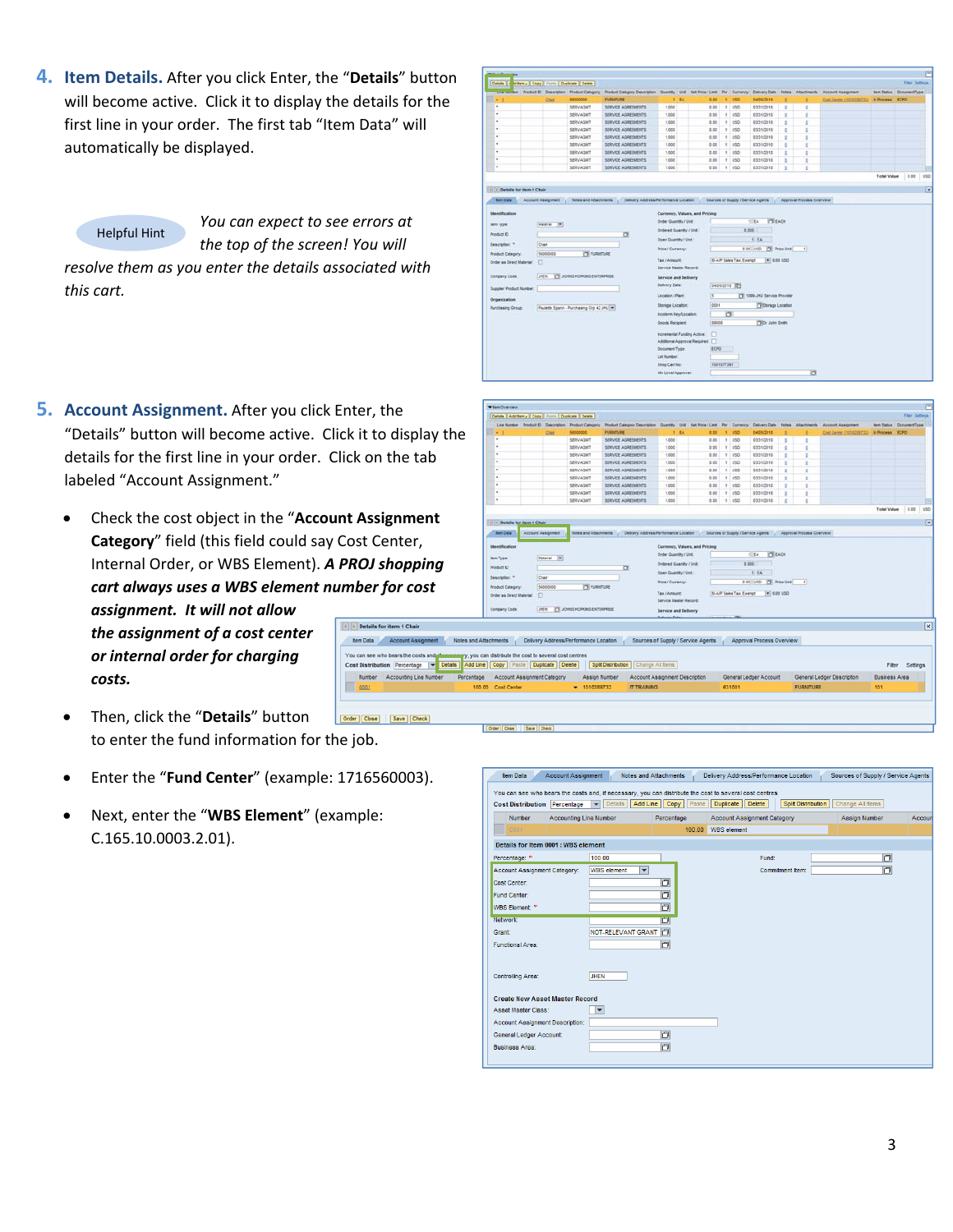- **6. Attach Notes and or Documents.** Click the "**Notes and Attachments**" tab to attach the project proposal and/or type any notes in this Shopping Cart.
	- Click "**Supplier Text**" to add notes to the vendor, which will appear on the finished Purchase Order.
	- Click "**Internal Notes**" to add notes that pertain to your order, but will not be seen by the vendor.

|                                                         |                                                                  |                           |      |                                                     |                                                                            |                    |             |                                                                        |            |                                    |    |                           |                           |                           |                                | 門    |
|---------------------------------------------------------|------------------------------------------------------------------|---------------------------|------|-----------------------------------------------------|----------------------------------------------------------------------------|--------------------|-------------|------------------------------------------------------------------------|------------|------------------------------------|----|---------------------------|---------------------------|---------------------------|--------------------------------|------|
| nd                                                      | Details   Add from a   Copy   Firsts   Duplicate   Delete        |                           |      |                                                     |                                                                            |                    |             |                                                                        |            |                                    |    |                           |                           |                           | Film Satiron                   |      |
|                                                         |                                                                  |                           |      | Line Number Product El Description Product Category | Product Category Description Guardty Unit Net Price / Link Per Currency    |                    |             |                                                                        |            | Delivery Date                      |    | Notes Attachments         | <b>Account Assignment</b> |                           | <b>Ben Status DocumentType</b> |      |
|                                                         | ٠                                                                |                           | Chat | 58000000                                            | <b>FURNITURE</b>                                                           |                    | <b>t</b> EA | 0.00                                                                   | 1.050      | 04/05/2018                         |    |                           | Cost Carrier (1010203722) | <b>M Process ECPO</b>     |                                |      |
|                                                         | $\blacksquare$                                                   |                           |      | SERVAGUST                                           | SERVICE AGREEMENTS                                                         | 1.000              |             | 0.00                                                                   | $1 - 050$  | 03/31/2010                         | ٠  | t                         |                           |                           |                                |      |
|                                                         | ×                                                                |                           |      | SERVAGM?                                            | SERVICE AGREEMENTS                                                         | 1,000              |             | 3.00                                                                   | $1 - 1055$ | 53/31/2018                         | s  |                           |                           |                           |                                |      |
|                                                         | ٠                                                                |                           |      | SERVAGNT                                            | SERVICE AGREEMENTS                                                         | 1,000              |             | 0.00                                                                   | $1$ $150$  | 03/31/2010                         | ö  |                           |                           |                           |                                |      |
|                                                         | ٠                                                                |                           |      | <b>SERVAGNY</b>                                     | SERVICE AGREEMENTS                                                         | 1,000              |             | 0.00                                                                   | 1 150      | 03/31/2010                         | s  | ٠                         |                           |                           |                                |      |
|                                                         | ٠                                                                |                           |      | SERVAGNT                                            | SERVICE AGREEMENTS                                                         | 1,000              |             | 0.00                                                                   | $1 - 1/50$ | 03/31/2010                         | и  |                           |                           |                           |                                |      |
|                                                         | ٠                                                                |                           |      | <b>SERVAGNT</b>                                     | SERVICE AGREEMENTS                                                         | 1,000              |             | 0.00                                                                   | 1.055      | 03/31/2010                         | ö  |                           |                           |                           |                                |      |
|                                                         | ×                                                                |                           |      | <b>SERVAGNT</b>                                     | SERVICE AGREEMENTS                                                         | 1.000              |             | 0.00                                                                   | 1.950      | 03/31/2010                         | à. |                           |                           |                           |                                |      |
|                                                         | ٠                                                                |                           |      | SERVAGNT                                            | SERVICE AGREEMENTS                                                         | 1.000              |             | 0.00                                                                   | 1.150      | 03/31/2010                         | t. |                           |                           |                           |                                |      |
|                                                         | ٠                                                                |                           |      | SERVADNT                                            | SERVICE AGREEMENTS                                                         | 1,000              |             | 0.00                                                                   | 1.050      | 03/31/2010                         | e  |                           |                           |                           |                                |      |
|                                                         |                                                                  |                           |      |                                                     |                                                                            |                    |             |                                                                        |            |                                    |    |                           |                           | <b>Total Value</b>        | $0.00 -$                       | uso  |
|                                                         | [4] [v] Details for item 4 Chair                                 |                           |      |                                                     |                                                                            |                    |             |                                                                        |            |                                    |    |                           |                           |                           |                                |      |
|                                                         | <b>Bent Data</b>                                                 | <b>Account Assignment</b> |      | <b>Notes and Attachments</b>                        | Delivery Address/Ferformance Locator                                       |                    |             |                                                                        |            | Sources of Suzely / Service Agents |    | Approval Process Overview |                           |                           |                                |      |
|                                                         |                                                                  |                           |      |                                                     |                                                                            |                    |             |                                                                        |            |                                    |    |                           |                           |                           |                                |      |
|                                                         |                                                                  |                           |      |                                                     |                                                                            |                    |             |                                                                        |            |                                    |    |                           |                           |                           |                                |      |
| $\vert \cdot \vert$ )<br><b>Rem Data</b>                | <b>Identification</b><br>Details for item 1 SAP Upgrade Services | Account Assignment        |      | Notes and Attachments                               |                                                                            |                    |             | Currency, Values, and Pricing<br>Delivery Address/Performance Location |            | Sources of Supply / Service Agents |    |                           |                           | Approval Process Overview |                                |      |
|                                                         |                                                                  |                           |      |                                                     |                                                                            |                    |             |                                                                        |            |                                    |    |                           |                           |                           |                                |      |
|                                                         |                                                                  |                           |      |                                                     |                                                                            | <b>Description</b> |             |                                                                        |            |                                    |    |                           |                           |                           |                                |      |
|                                                         | Supplier Text                                                    |                           |      |                                                     |                                                                            | -Empty-            |             |                                                                        |            |                                    |    |                           |                           |                           |                                |      |
|                                                         |                                                                  |                           |      |                                                     |                                                                            |                    |             |                                                                        |            |                                    |    |                           |                           |                           |                                |      |
|                                                         |                                                                  |                           |      |                                                     |                                                                            | -Empty-            |             |                                                                        |            |                                    |    |                           |                           |                           |                                |      |
|                                                         |                                                                  |                           |      |                                                     |                                                                            |                    |             |                                                                        |            |                                    |    |                           |                           |                           |                                |      |
| <b>Internal Note</b>                                    |                                                                  |                           |      |                                                     | Add Attachment   Edit Description   Versioning a   Delete   Create Profile |                    |             |                                                                        |            |                                    |    |                           |                           |                           |                                |      |
|                                                         |                                                                  | Description               |      | File Name                                           | Version                                                                    |                    | Processor   |                                                                        |            | Visible Internally only            |    |                           | <b>Checked Out</b>        | Type                      |                                | Size |
|                                                         |                                                                  |                           |      |                                                     |                                                                            |                    |             |                                                                        |            |                                    |    |                           |                           |                           |                                |      |
| ▼ Notes<br>Clear<br>Calegory<br>Attachments<br>Category | [i] The table does not contain any data                          |                           |      |                                                     |                                                                            |                    |             |                                                                        |            |                                    |    |                           |                           |                           |                                |      |
|                                                         |                                                                  |                           |      |                                                     |                                                                            |                    |             |                                                                        |            |                                    |    |                           |                           |                           |                                |      |
|                                                         |                                                                  |                           |      |                                                     |                                                                            |                    |             |                                                                        |            |                                    |    |                           |                           |                           |                                |      |

-<br>Sautose of Suppy / Service Av

- **7. Select a Supplier.** Next, click the tab labeled "Sources of Supply/Service Agents" (also under "Details"). This is where you'll select the supplier for the equipment that you wish to order.
	- Sources of Supply may appear in the fields under this tab.
- **8.** If no sources appear, or if you prefer a

different supplier, click in the "Preferred Supplier" at the bottom of the screen. To search for a supplier, select the file folder icon  $\Box$  to look it up in a list. If you're not sure how to search for a supplier, there is a Job Aid called "Searching for a Vendor" that can help.

signed. You can order from the following sources of sup<br>ICS of supply found in the system

 $\overline{a}$ 

Supplier Name

.<br>You may suggest a preferred supplet to the purchasing depr

Details for item 1 Chair

acs of Sepply

**Preferred Somber** 

Order | Close | | Save | Cheri

**9. Check the Order.** Your order is now complete. Click "Check" (either at the top or the bottom of the screen) to verify the order and make sure that no error messages appear at the top of the screen.

| <b>Create Shopping Cart</b>            |                                        |                              |       |                                |             |                           |          |   |                                                                                                |                                | theat |
|----------------------------------------|----------------------------------------|------------------------------|-------|--------------------------------|-------------|---------------------------|----------|---|------------------------------------------------------------------------------------------------|--------------------------------|-------|
| Namber 1001077391                      | Document Name UPUR60 03/31/2010 09:37  | Status, in Process           |       | Created On 03/31/2010 09:37:58 |             | Created By Dr. John Smith |          |   |                                                                                                |                                |       |
| Shopping cart 1001077391 has no errors |                                        |                              |       |                                |             |                           |          |   |                                                                                                |                                |       |
| Order Close                            | Save Check                             |                              |       |                                |             |                           |          |   |                                                                                                |                                |       |
| <b>W</b> General Data                  |                                        |                              |       |                                |             |                           |          |   |                                                                                                |                                | n     |
| 50 Young as the said                   | <b>Driver Store</b><br>$\overline{1}$  | Approvaillate                |       |                                |             |                           |          |   |                                                                                                |                                |       |
|                                        |                                        |                              |       |                                |             |                           |          |   |                                                                                                |                                |       |
|                                        |                                        |                              |       |                                |             |                           |          |   |                                                                                                |                                |       |
|                                        | Shopping cart 1001077391 has no errors |                              |       |                                |             |                           |          |   |                                                                                                |                                |       |
|                                        |                                        |                              |       |                                |             |                           |          |   |                                                                                                |                                |       |
|                                        |                                        |                              |       |                                |             |                           |          |   |                                                                                                |                                |       |
|                                        |                                        |                              |       |                                |             |                           |          |   |                                                                                                |                                |       |
|                                        |                                        |                              |       |                                |             |                           |          |   |                                                                                                |                                |       |
|                                        |                                        |                              |       |                                |             |                           |          |   |                                                                                                | <b>Fitar Sattings</b>          |       |
|                                        |                                        |                              |       |                                |             | <b>94/05/2212</b>         |          |   | Delivery Date Notes Altachments Account Assignment<br>Cost Center (1910209732) In Process ECPO | <b>Ren Status DocumentType</b> |       |
|                                        | <b>CONTRACTOR</b>                      | <b>CONTRACTOR</b> CONTRACTOR | --    | _                              |             | 03/31/2010                | s        |   |                                                                                                |                                |       |
| ٠                                      | SERVAGET                               | SERVICE AGREEMENTS           | 1,000 | 0.00                           | 1.100       | 03/31/2010                | ¢        |   |                                                                                                |                                |       |
| ٠                                      | SERVAGNIT                              | SERVICE AGREEMENTS           | 1.000 | 0.00                           | $+1$ uso    | 03/2010年                  | t        |   |                                                                                                |                                |       |
| ٠                                      | <b>SERVAGNT</b>                        | SERVICE AGREEMENTS           | 1,000 | 0.00                           | $t$ = $050$ | <b>ESC12218</b>           | s        |   |                                                                                                |                                |       |
| ٠                                      | <b>SERVAGNT</b>                        | SERVICE AGREEMENTS           | 1,000 | 0.00                           | 1.460       | 03/31/2010                | ٠        | ä |                                                                                                |                                |       |
| ٠                                      | SERVAGNT                               | SERVICE AGREEMENTS           | 1,000 | 0.00                           | 11.000      | 03/31/2010                | ×        |   |                                                                                                |                                |       |
| ٠                                      | SERVAGNIT                              | SERVICE AGREEMENTS           | 1,000 | 0.00                           | 1 100       | 03/31/2010                | t        |   |                                                                                                |                                |       |
| ٠                                      | <b>SERVAGNT</b>                        | SERVICE AGREEMENTS           | 1.000 | 0.00                           | $t$ $v50$   | 03/31/2018                | <b>B</b> |   |                                                                                                |                                | г     |